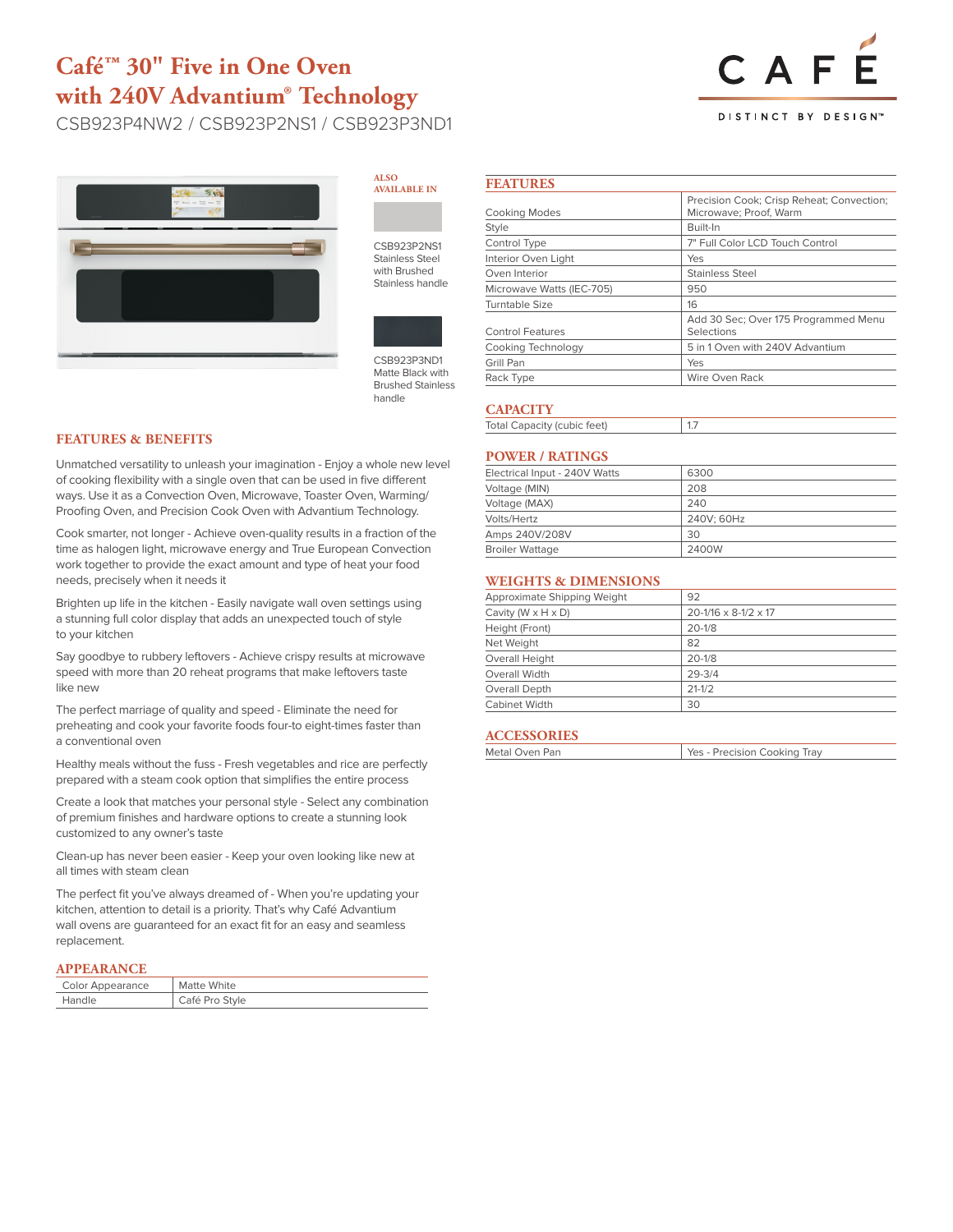# **Café™ 30" Five in One Oven with 240V Advantium® Technology**

CSB923P4NW2 / CSB923P2NS1 / CSB923P3ND1



### **WARRANTY**

Suitable bracing A to support runners

To Back of Control

**29-3/4"**

|                | Limited 1-year entire appliance       |
|----------------|---------------------------------------|
| Parts warranty | Limited 5-year magnetron tube         |
| Labor warranty | Limited 1-year entire appliance       |
| Warranty notes | See written warranty for full details |
|                |                                       |

# **DIMENSIONS AND INSTALLATION INFORMATION**

**Note:** Cabinets installed adjacent to wall ovens must have an adhesion spec of at least a 194°F temperature rating.

**Note:** 2" minimum between cutouts when installed above warming drawer or single wall oven.

**Installation information:** Before installing, consult **Installation information:** Before installing, consult installation instructions packed with product for current dimensional data.

**Note:** Advantium 240 volt models cannot be installed under 36 inches height.

**Note:** Use of the accessory drawer will replace the bottom trim piece for applicable installations. Please see installation instructions for full details.

CL

**A**

(Must support **130 lbs.**)

**21-5/8"** over centerline of cabinet

Conduit **(48-1/2" long)**



**MIN. 3/8"** Plywood Supported by

A= Allow 1" overlap of oven over bottom edge of cutout, and allow **2-3/4"** overlap at top edge of cutout.

B= Allow **3/4" - 2-1/8"** for overlap of oven over side edges of cutout.

recommended—**2" MIN.** required

Conduit